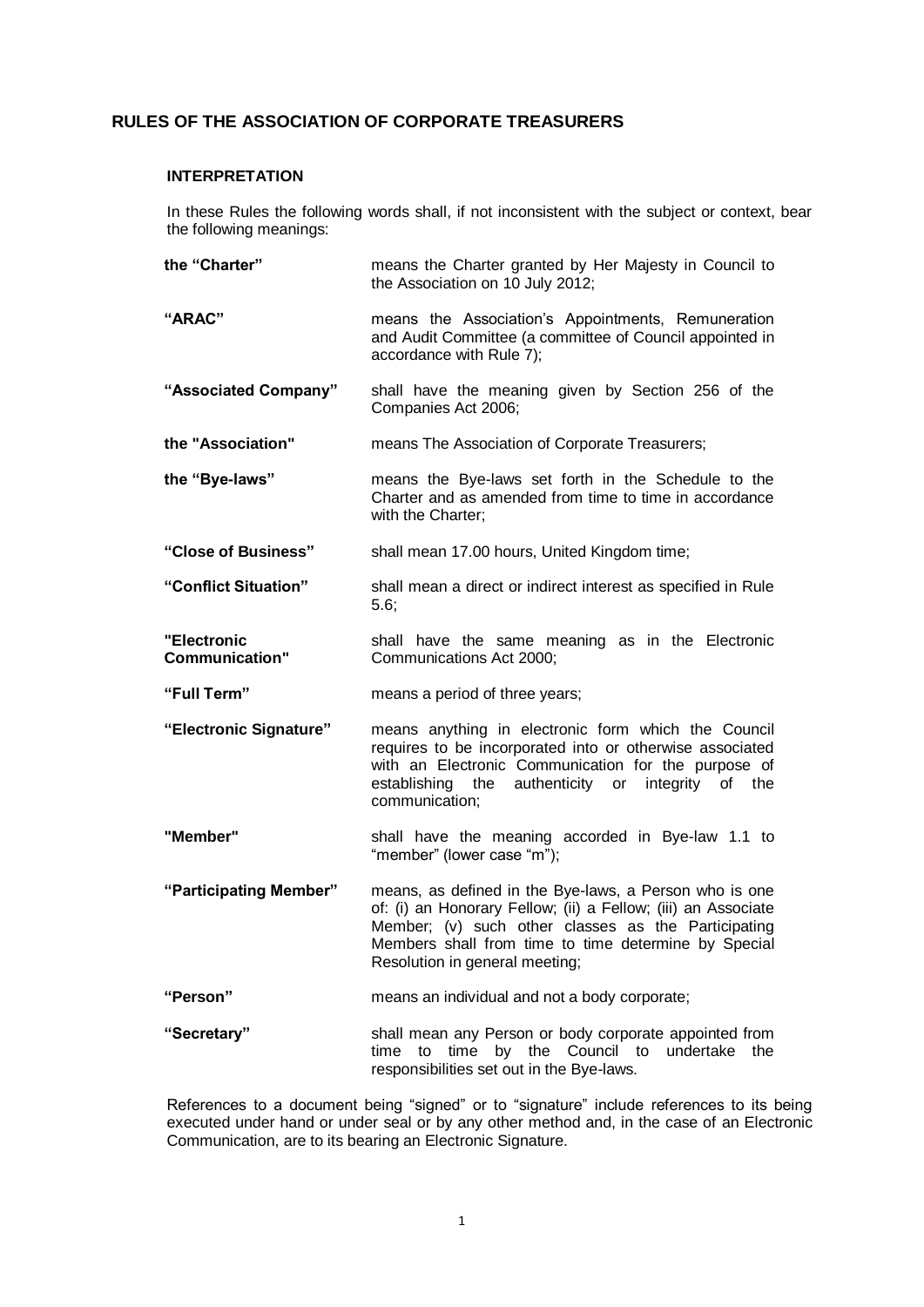References to "writing" include references to any method of representing or reproducing words in a legible and non-transitory form including by way of Electronic Communications where specifically provided in a particular Bye-law or where permitted by the Council in its absolute discretion.

Unless the context otherwise requires, words or expressions contained in these Rules shall bear the same meaning as in the Charter.

Words denoting a gender shall include any genders.

## **1. THE COUNCIL**

- 1.1 The members of the Council will comprise:
	- (a) the president of the Association (the "President");
	- (b) the deputy president of the Association (the "Deputy President");
	- (c) the vice president of the Association (the "Vice President");
	- (d) five other persons, each of whom shall be Participating Members. At times there may be fewer than five other persons as members of the Council, but at no time shall there be fewer than three other persons;

together with:

- (e) (i) the immediate past president, being the Person who held the office of President, whether filling a casual vacancy or otherwise, immediately prior to the election of a new President (the "Immediate Past President");
	- (ii) any Person holding office as Chief Executive under Bye-law 14.3;
	- (iii) any persons appointed to the Council under Rule 1.2; and
	- (iv) any persons co-opted to the Council under Rule 1.3.
- 1.2 Subject to Rule 1.1(d) the Council may appoint a Participating Member to fill any casual vacancy arising among their number during any year, and may likewise fill any vacancies in the Council left unfilled by the annual election in accordance with these Rules. Any Person becoming a member of the Council under this Rule 1.2 shall retire from the Council with effect from the Close of Business on the next following 30 April and such Person shall be eligible for nomination and election and, for the purpose of Rule 4.1, the period of such Person's service while filling the relevant casual vacancy shall be disregarded.
- 1.3 Council may co-opt up to four individuals who need not be Members of the Association to serve for a period of up to two years from their appointment date. Each of these individuals may then be co-opted for further periods of up to two years at the discretion of Council. During their period of co-option, these persons are entitled to vote at Council meetings but are not eligible for election as an officer of Council.
- 1.4 A member of the Council may by notice in writing delivered to the Secretary resign from the Council with effect from 30 days after the date of the notice, unless the Council shall resolve to accept an earlier date, at which time the Council member shall cease to be a member of the Council.

## **2. OFFICERS OF THE ASSOCIATION**

2.1 The President, the Deputy President and the Vice President shall hold their respective offices in each case for a period of one year from 1 May. In accordance with Bye-law 14, a ballot of Participating Members need not be held provided that the following procedure is carried out: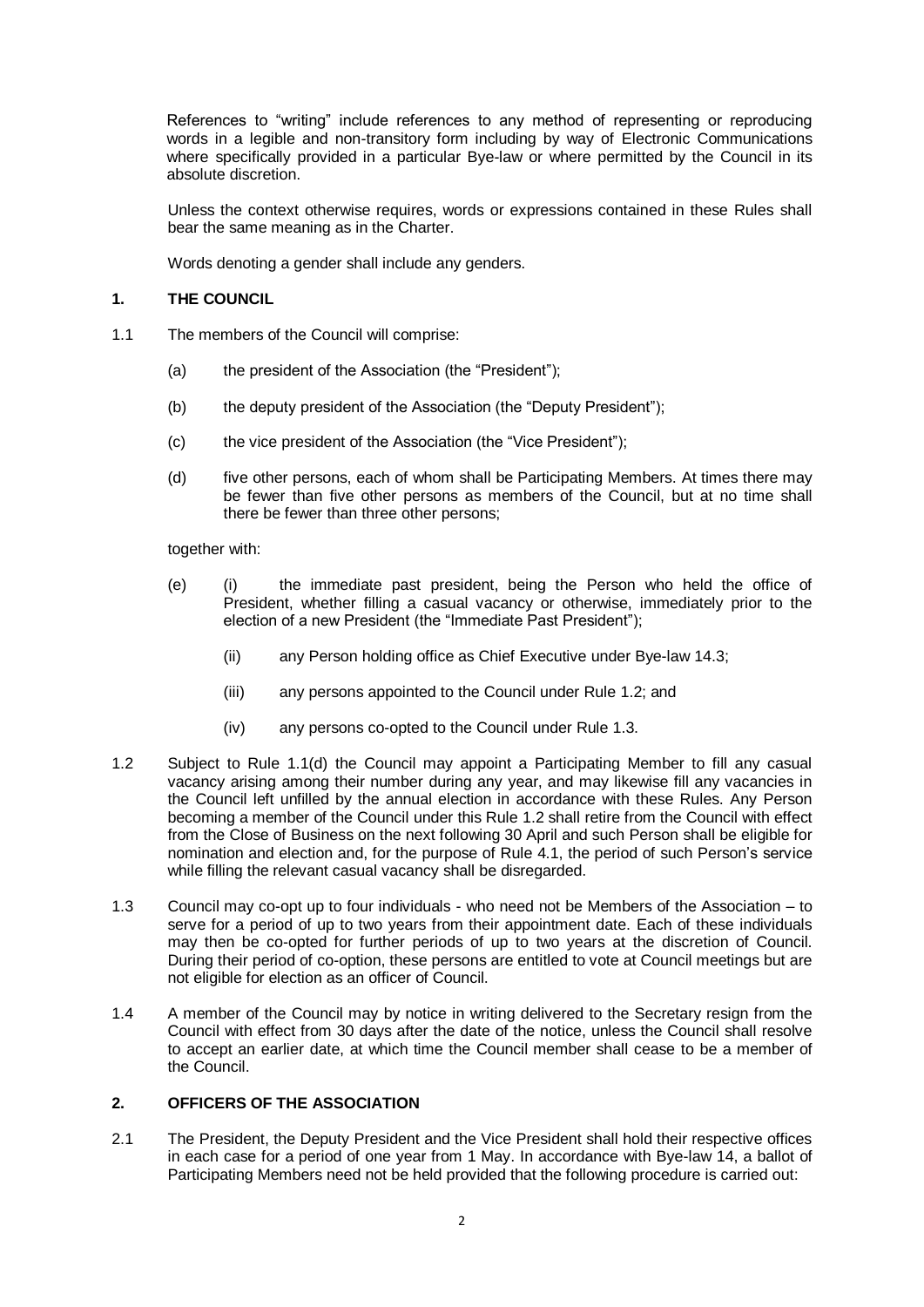- (a) each year the previous year's Vice President shall be appointed the following year's Deputy President and the previous year's Deputy President shall be appointed President except in exceptional circumstances as considered and recommended by ARAC and subsequently approved by the Council; and
- (b) each year ARAC shall recommend one or more candidates for the office of Vice President and the Council shall approve the candidate or decide which of the candidates (if more than one) is approved;

and provided that:

- (c) no Person shall be elected to any such office unless that Person is at the time of election either:
	- (i) an elected member of the Council; or
	- (ii) a member of the Council appointed pursuant to Rule 1.2 who has previously been an elected member of the Council;
- (d) no Person shall be elected to any office if a Conflict Situation exists in respect of that Person;
- (e) no Person shall be elected to the same office for two consecutive periods of one year except in exceptional circumstances as considered and recommended by ARAC and subsequently approved by the Council; and
- (f) the Council may if it thinks fit, upon ARAC's recommendation, appoint from among their number, a Person to fill any vacancy in any such office arising during a year to hold office until the end of the year and, for the purpose of Rule 2.1(e), the period of such Person's service while filling the casual vacancy shall be disregarded.
- 2.2 Any Person holding office as Chief Executive under Rule 1.1(e)(ii):
	- (a) shall not be subject to election nor be required to retire under these Rules; and
	- (b) shall not be eligible to be any officer of the Association.

## **3. DISQUALIFICATION FROM COUNCIL OFFICE**

- 3.1 The office of a member of the Council shall be vacated if::
	- (a) the member resigns in accordance with Rule 1.4;
	- (b) the member is prohibited by the law of any jurisdiction from being a director of a body corporate;
	- (c) the member is subject to a sanction imposed under the Association's Disciplinary Rules without possibility of further appeal and the Council resolves that the member's office be vacated;
	- (d) the member becomes bankrupt or makes any arrangement or composition with the member's creditors generally;
	- (e) a registered medical practitioner who is treating the member gives a written opinion to the Association stating that the member has become physically or mentally incapable of acting as a member of Council and may remain so for more than three months;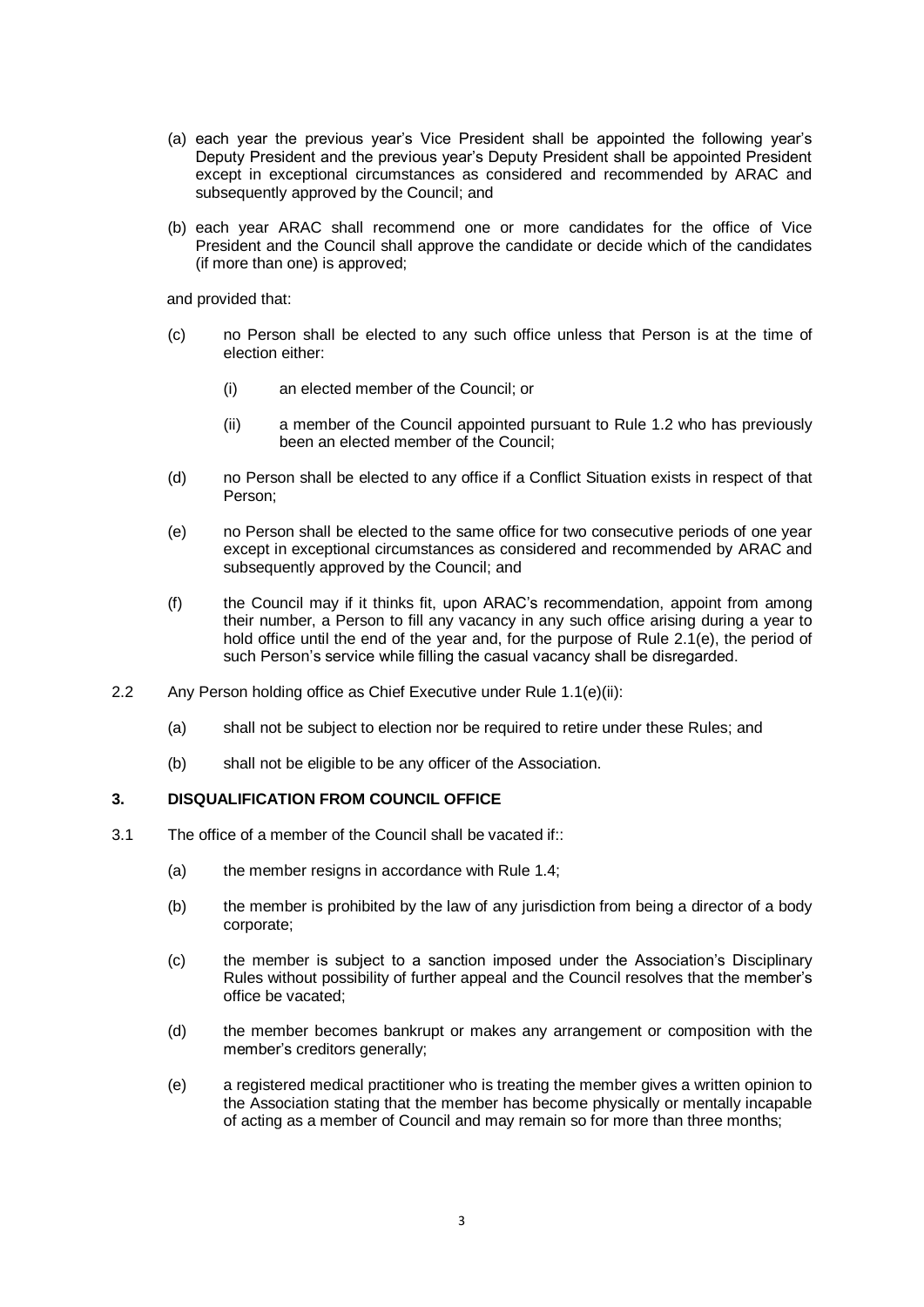- (f) shall for more than six consecutive months have been absent without permission of the Council from meetings of the Council held during that period and the Council resolves that the member's office be vacated; or
- (g) ceases to be a Member of the Association.

# **4. ELECTIONS TO THE COUNCIL**

- 4.1 In each year each member of the Council who has served a Full Term since being elected shall retire from the Council with effect from the Close of Business on 30 April except that:
	- (a) there shall be no such obligation to retire on the part of any Person who has by 30 April already been elected to serve as the President, Deputy President or Vice President or is the Immediate Past President, other than in circumstances where the Person does not subsequently take up or vacates any relevant office as more particularly described in Rule 4.3; and
	- (b) any member who would be required to retire from the Council by reason of having served a Full Term since being elected, shall, subject always to there being a vacancy on Council in accordance with Rule 1.1(d), be eligible for nomination and reelection to the Council with effect from the next following 1 May, unless, immediately prior to such retirement, that member has served two consecutive Full Terms as a member of the Council.
- 4.2 Any member of the Council who:
	- (a) is not nominated and re-elected in accordance with Rule 4.1(b) and whose retirement becomes effective; or
	- (b) retires after having served two consecutive Full Terms;

may not stand for re-election to the Council unless the date on which such re-election would become effective is at least three years after the date of the member's most recent retirement from the Council.

- 4.3 Any Vice President who vacates office or who does not subsequently take up office as Deputy President, or any Deputy President who vacates office or who does not subsequently take up office as President, or any President who vacates office, shall cease to be a member of the Council once that Vice President, Deputy President or President, as applicable, has served or is deemed to have served a Full Term. For these purposes only, any previous years as an officer of the Association shall also be counted for the purposes of computing whether a Full Term has, or is deemed to have, been served.
- 4.4 The President shall serve one further year on the Council after ceasing to be President in the capacity of Immediate Past President and the Immediate Past President shall cease to be a member of the Council at the end of the year of office and shall not be capable of standing for re-election to the Council until three years following the end of such year of office.
- 4.5 At least 12 weeks before 30 April in each year, the Council shall cause notice to be sent to all Participating Members showing:
	- (a) the names of those nominated for election as officers under Rule 2.1; and
	- (b) the names of those who are due to retire from the Council at the Close of Business on 30 April or who have ceased or will cease to be members of the Council;

and inviting nominations for eligible persons for election to fill the vacancies so arising (if any).

4.6 Prior to submitting a nomination those Participating Members who wish to fill a vacancy must notify the Secretary of their interest in standing for election to the Council and make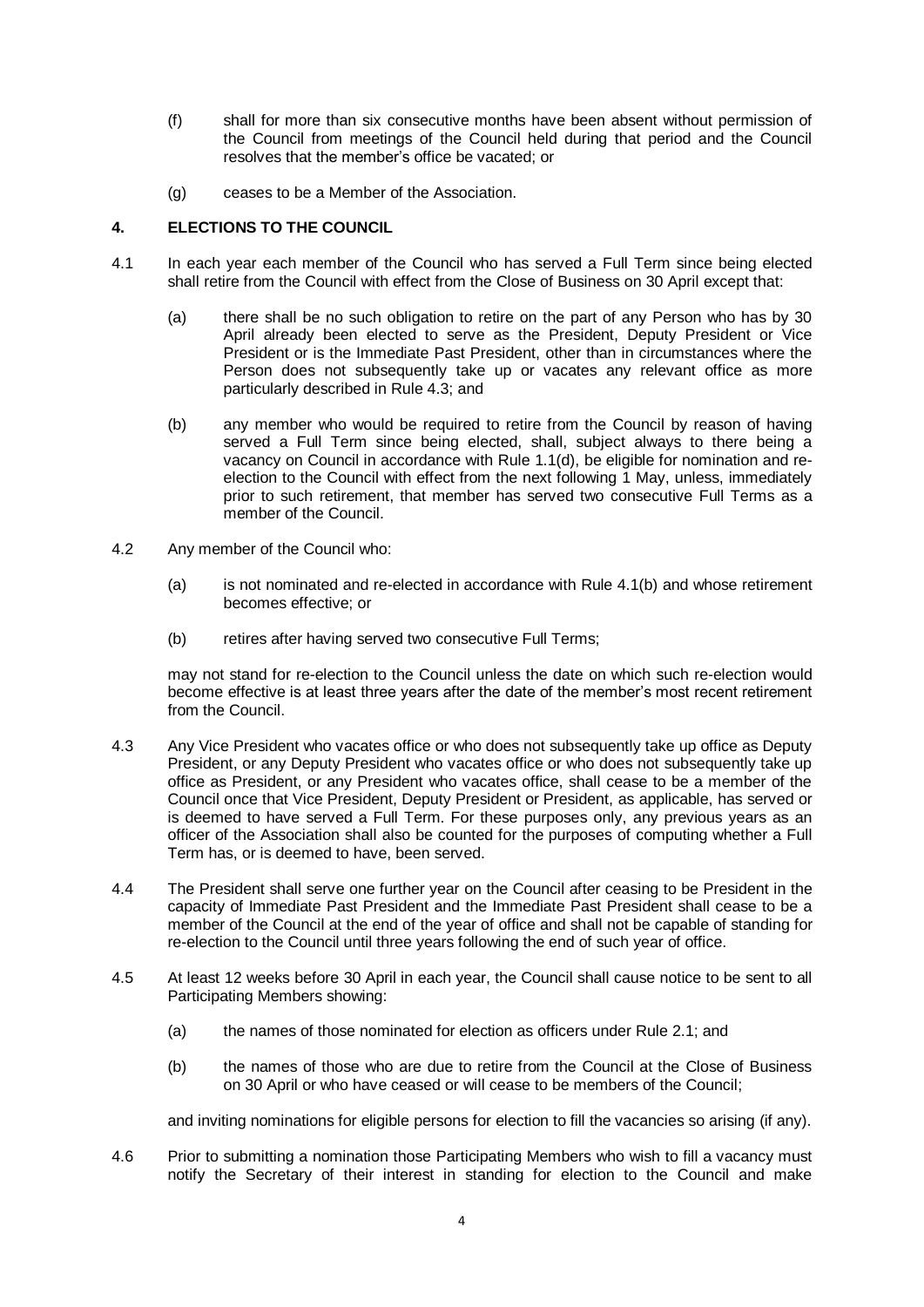themselves available for a discussion with the Secretary and one or more members of the Council as advised by the Secretary. The discussion will ensure each proposed candidate has received relevant information about the duties and responsibilities of Council members and will as a result be better placed to decide whether or not to continue with the nomination.

- 4.7 In order to be valid, a nomination for election to fill any vacancy shall:
	- (a) be supported by one other Participating Member who must indicate that support by signing the nomination form;
	- (b) include a signed statement by the Person nominated of that Person's willingness to be elected and a commitment to meet fully the responsibilities of a member of the Council if elected;
	- (c) include a profile of the Person nominated highlighting that Person's relevant skills, experience and suitability for the role of a member of the Council for publication on the ballot paper (if a ballot is required); and
	- (d) be received at the office of the Association by such date as may be prescribed by the Council being not less than four weeks after notice was sent as aforesaid.
- 4.8 If the total number of persons validly nominated to fill vacancies arising in the Council is equal to or fewer than the number of vacancies due to arise, the persons so nominated shall be deemed to be duly elected to the Council with effect from 1 May following the election.
- 4.9 If the total number of persons validly nominated to fill vacancies arising in the Council shall exceed the number of vacancies due to arise, the Council shall after the latest date stated for receipt of nominations send by electronic means to each Participating Member a ballot form stating:
	- (a) the names, locations and business occupations of the nominated candidates together with such other information about them as the Council may from time to time prescribe;
	- (b) the name and business occupation of the Participating Member supporting each nomination;
	- (c) the maximum number of candidates for whom Participating Members may cast their votes, which shall be equal to the number of vacancies arising;
	- (d) an instruction on how to vote; and
	- (e) a statement of the rules by which a Person shall be judged to be elected and of any other regulations which the Council may consider desirable or necessary from time to time for the conduct of elections.
- 4.10 For a vote to be valid, the ballot form shall:
	- (a) indicate, in the manner directed on the ballot form, each candidate for whose election the Participating Member is voting;
	- (b) indicate votes for no more candidates than the maximum number stated;
	- (c) be submitted electronically;
	- (d) be received by the Association by the date specified on the ballot form which will be at least three weeks before 30 April.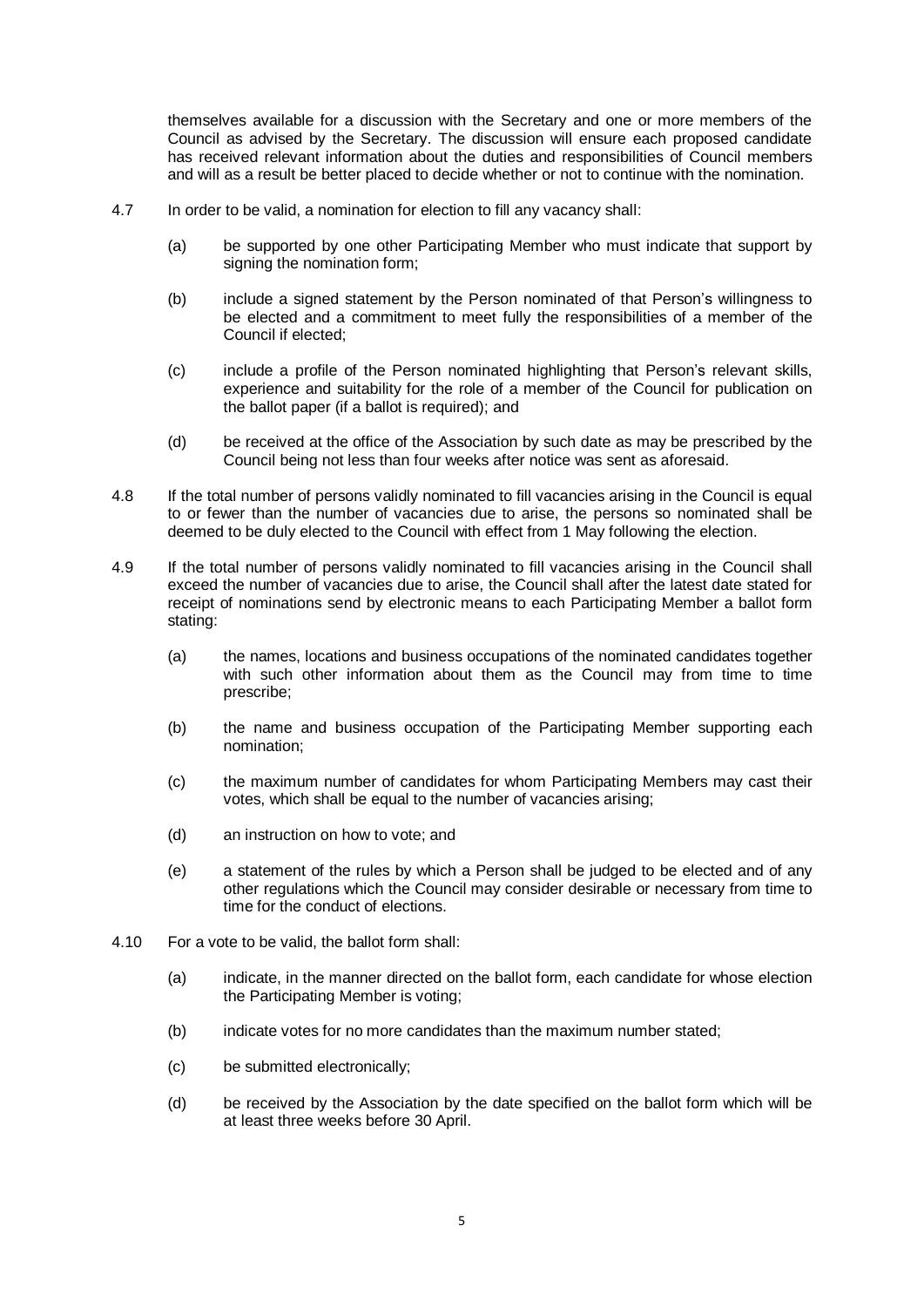- 4.11 If a ballot is necessary under Rule 4.9, a Participating Member of the Association who is not a candidate in the election shall be appointed to act as scrutineer. The Secretary, overseen by the scrutineer, shall on the day after the date stated under Rule 4.10(g):
	- (a) verify the results of the election;
	- (b) report in writing the number of votes for each candidate and the names of those duly elected; and
	- (c) delete all the voting data within seven days of the date of the report of the Secretary and the scrutineer.
- 4.12 The report of the Secretary and the scrutineer as aforesaid:
	- (a) shall be conclusive as to the result of any election notwithstanding any irregularity or informality that may come to light at any time; and
	- (b) shall be open to the inspection of any Member on application to the Secretary.
- 4.13 In the event of an equality of votes for any vacancy, any applicable candidates shall be assessed by reference to the length of time each candidate has been a Member of the Association. That candidate or those candidates (as the case may be) with the longest period of membership will be deemed elected.
- 4.14 The results of the election will be displayed on the Association's website as soon as possible after candidates have been informed by the Secretary whether or not they have been successful.

# **5. PROCEEDINGS OF THE COUNCIL**

- 5.1 The President shall, in accordance with Bye-law 16.2, preside at every meeting of the Council, but if the President shall not be present within five minutes after the time fixed for the meeting or shall have given the Secretary notice of absence in advance, one of the other officers of the Association shall preside at that meeting (to be decided between themselves who shall take the chair), but in the absence of any officers those members of the Council who are present shall elect one of their number to be chair of the meeting.
- 5.2 (i) The President or (ii) the Chief Executive with the consent of the President, the Deputy President or the Vice President or (iii) any three members of the Council may, and the Secretary on such a requisition shall, summon a meeting at any time. Notice of a meeting of the Council shall be given to each member of the Council at least seven (7) days before the meeting to the Council member's registered address within the United Kingdom or to such other postal or e-mail address as the Council member may from time to time notify to the Secretary for the purpose, but failing such notification it shall not be necessary to give notice to a Council member having an address outside the United Kingdom. The requirement to give notice under this Rule for any particular meeting of the Council may be waived by agreement of all those members of the Council entitled to be given notice.
- 5.3 The quorum necessary for the transaction of the business of the Council shall be five.
- 5.4 The continuing members of the Council may act notwithstanding any vacancy in their number, but, if that number is reduced below the quorum , the continuing members of the Council may act to increase the number of members of the Council to that number or more or to summon a general meeting of the Association, but for no other purpose.
- 5.5 Questions arising at any meeting shall be decided by a majority of votes. In case of an equality of votes the chair of the meeting shall have a second or casting vote.
- 5.6 Subject to the provisions of Rule 5.6.1, a member of the Council must avoid a situation in which the Council member has, or can have, a direct or indirect interest which conflicts, or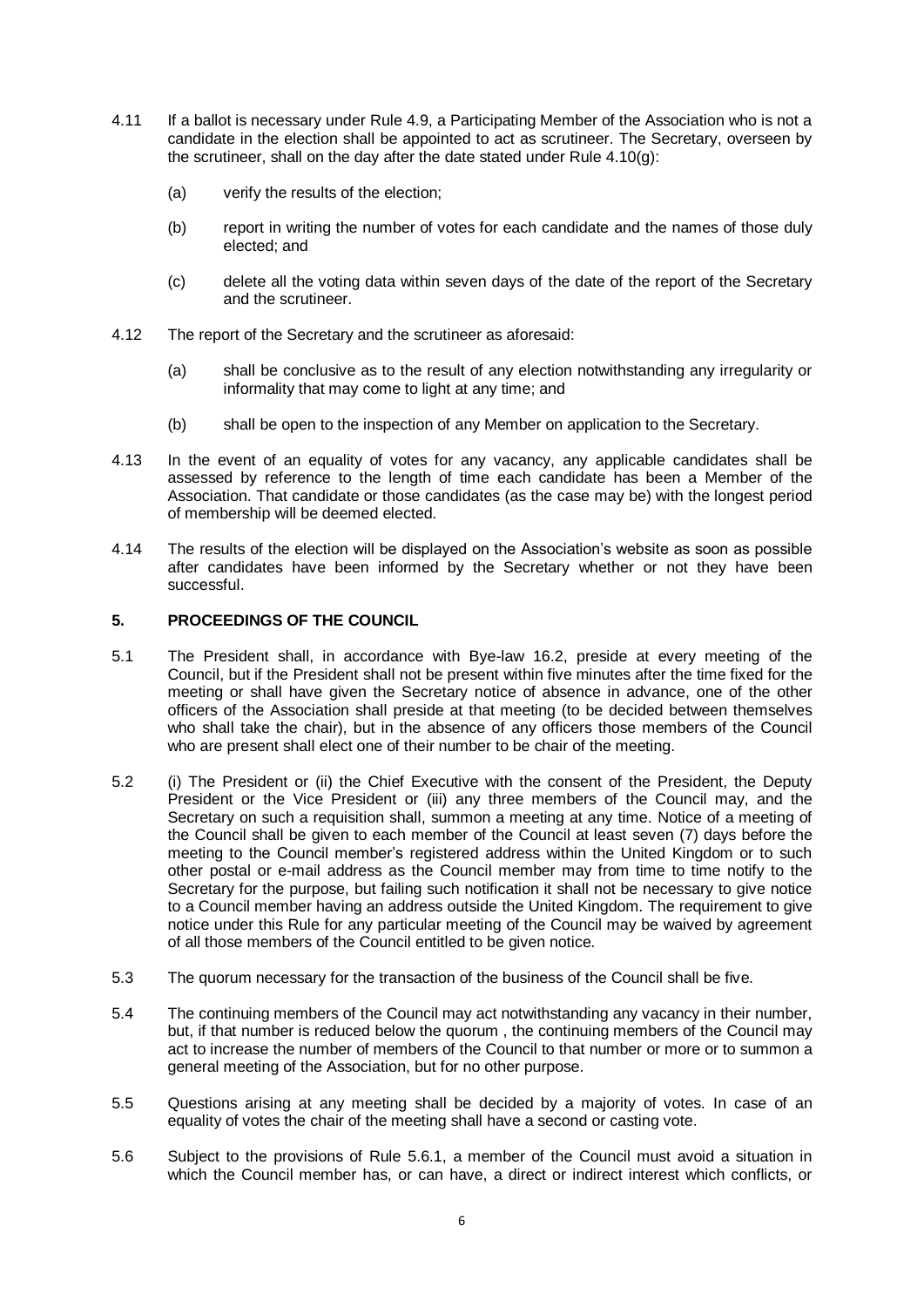possibly may conflict, with the interests of the Association or any Associated Company (a "Conflict Situation"). The provisions of Rules 5.6.1 to 5.6.7 (inclusive) are applicable to Conflict Situations arising and the duties of Council members in relation thereto.

- 5.6.1 The duty of such member of the Council is not infringed if:
- (a) in the case of a Conflict Situation arising as a result of a direct or indirect interest in a transaction or arrangement that has been, or is proposed to be, entered into by the Association, the relevant member of the Council declares the nature and extent of that interest to the Council, promptly after becoming aware of any interest, including the interest of a connected Person, in the proposed transaction or arrangement in question (and for these purposes the member of the Council is treated as being deemed to be aware of matters of which the Council member ought reasonably to be aware);
- (b) in the case of any other Conflict Situation, the matter giving rise thereto has been authorised by the Council.

5.6.2 A declaration by a member of the Council under Rule 5.6.1(a) must be made at a meeting of the Council, or by notice in writing to the other members of the Council. If any such declaration proves to be, or becomes, inaccurate or incomplete, a further declaration must be made by the member of the Council concerned.

5.6.3 Any member of the Council who wishes to seek authorisation for a Conflict Situation pursuant to Rule 5.6.1(b) must disclose to the Council the nature and extent of the other direct or indirect interest which gives rise to a Conflict Situation and any such authorisation given shall only be effective if:

- (a) neither the relevant member of the Council nor any other member of the Council, directly or indirectly interested in the matter under consideration, is counted in the quorum at the meeting at which the matter is considered; and
- (b) neither the relevant member of the Council nor any such other interested member of the Council votes on the matter (and if they do, their votes shall not be counted).

5.6.4 When giving its authorisation to a matter giving rise to a Conflict Situation pursuant to Rule 5.6.1(b), the Council may impose such terms and conditions as it may in its absolute discretion think fit and the relevant member of the Council shall comply, and act in accordance with such terms and conditions.

5.6.5 Save as provided below (and whether or not the interest is one which in respect of which a declaration has been made pursuant to Rule 5.6.1(a) or authorised pursuant to Rule 5.6.1(b), such member of the Council shall not vote on, or be counted in the quorum in relation to, any resolution or authorisation of, or approval by, the Council concerning any matter in which the Council member is directly or indirectly interested and, if the Council member purports to do so, that vote shall be disregarded. This prohibition shall not apply to any resolution, authorisation or approval concerning a matter in which the relevant member:

- (a) has an interest which cannot reasonably be regarded as likely to give rise to a conflict of interest; or
- (b) has an interest only by virtue of an interest in or through the Association; or
- (c) has an interest of which the Council member is not aware (and for this purpose, Council members are treated as being deemed to be aware of matters of which they ought reasonably to be aware).

5.6.6 The duties of any member of the Council or any relevant committee are deemed to be owed to the Association.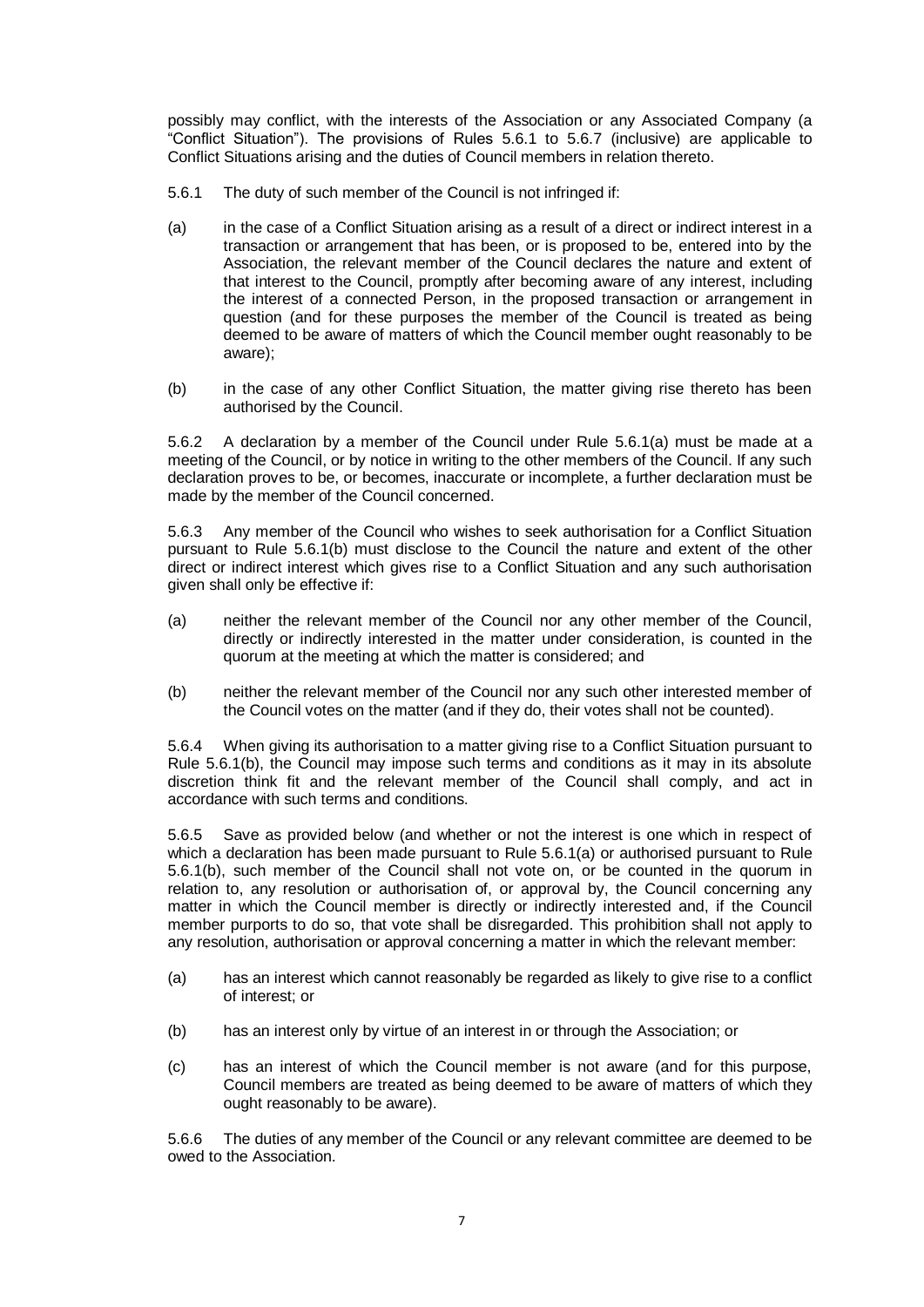5.6.7 References to the Council in this Rule 5 (apart from those in Rule 5.6.6 and in this Rule 5.6.7) include any relevant committee of the Council. References to a member of the Council include a member of any relevant committee of the Council and references to any meeting or resolution or authorisation of, or approval by, the Council, include any meeting or resolution or authorisation of, or approval by, any relevant committee of the Council. For the purposes of this Rule, a direct or indirect interest of any member of the Council or any relevant committee of the Council shall include the interest of any connected Person in relation to such member.

- 5.7 A resolution, authorisation or approval in writing signed or approved by all the members of the Council or of a committee of the Council, shall be as valid and effectual as if it had been passed at a meeting of the members of the Council or of such committee duly convened and held and may consist of several documents in the same terms each signed or approved by one or more of such members.
- 5.8 A meeting of the Council may be deemed for all purposes duly convened and held if a member of the Council is (or members of the Council are) in communication with other members of the Council by telephone or by the medium of audio visual transmission, and if:
	- (a) notice of the meeting has been given or the requirement to give notice has been waived as required by Rule 5.2:
	- (b) all of the said members agree to treat the meeting as so held;
	- (c) the number of members of the Council participating in such deemed meetings is not fewer than the quorum fixed in accordance with Rule 5.3; and
	- (d) a Chair of the meeting appointed in accordance with Rule 5.1 is one of those so participating.

A resolution of a meeting deemed held in accordance with this Rule 5.8 shall be as valid as if made at an actual meeting.

### **6. ADVISORY BOARD (from July 2017 known as the ACT Advisory Panel)**

6.1 The chair and other members of the ACT Advisory Panel constituted under Bye-law 17, may be non-Members of the Association, but none may be a member of the Council. The chair of the ACT Advisory Panel shall be appointed by the President and the Chief Executive and the panel's purpose shall be to add value to the Association by giving of its experience and providing insight to enhance the strategic thinking of the Association. The Chief Executive, the President and the chair of the ACT Advisory Panel, shall be responsible for the appointment of the other members of the ACT Advisory Panel.

### **7. COMMITTEES, ADVISORY PANELS AND OTHER GROUPS**

- 7.1 The Council may delegate any of its powers to committees in accordance with Bye-law 18, such committees to include, without limitation, ARAC.
- 7.2 The Council may appoint to any committee set up in pursuance of Bye-law 18 any Member and persons who are not Members as it shall at its discretion consider necessary to ensure impartiality or adequate expertise among the members of such committee, whether in a particular instance or generally.
- 7.3 The Council shall appoint a Person to act as chair of a committee. The Person so appointed need not be a Member of the Association. If at any meeting the chair is not present within five minutes after the time appointed for the meeting the members present may choose one of their number to act as chair for that meeting.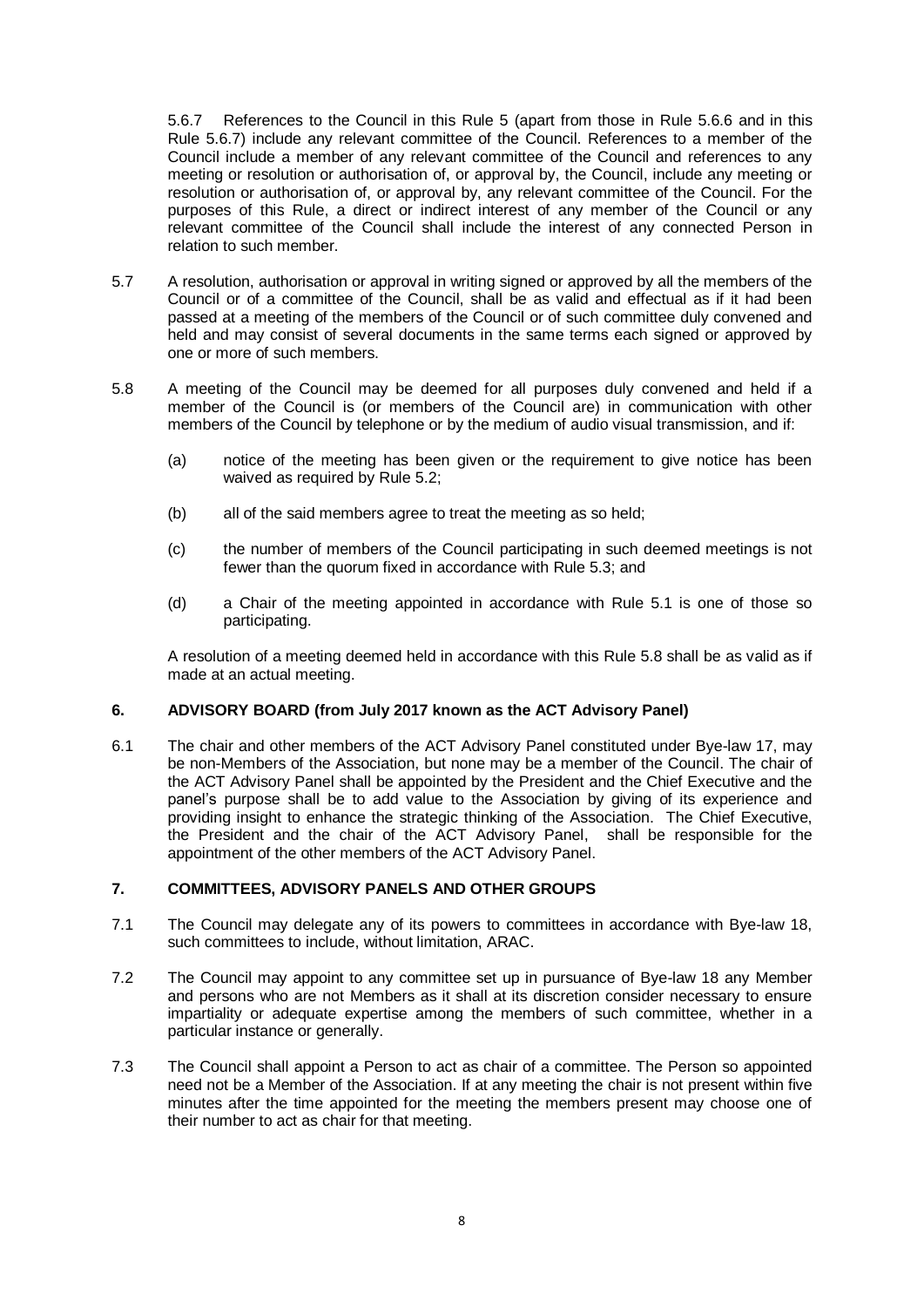- 7.4 Decisions to be made at a meeting of any committee shall be determined by a majority of votes of the members present, and in case of an equality of votes the chair of the meeting shall have a second or casting vote.
- 7.5 Any committee set up in pursuance of Bye-law 18 will operate under terms of reference approved by the Council.
- 7.6 Advisory panels and other groups that have not been delegated powers by the Council are not subject to Rules 7.2 to 7.5.

## **8. REMUNERATION AND EXPENSES**

- 8.1 No members of the Council, the ACT Advisory Panel or any members of committees, advisory panels or other groups as set out at Rule 7 shall be entitled to any remuneration by virtue of acting in such capacity. However, the Association may pay reasonable expenses wholly, necessarily and properly, incurred by such members in connection with their attendance at meetings , or otherwise in connection with the discharge of their responsibilities in relation to the Association.
- 8.2 Notwithstanding the provisions of Rule 8.1 the Council may, exceptionally, determine that remuneration may be paid for additional services performed by such members in other capacities.

## **9. PROCEEDINGS AT GENERAL MEETINGS**

- 9.1 No business shall be transacted at any general meeting unless a quorum of Participating Members is present; save as herein otherwise provided, five Participating Members present in Person shall be a quorum.
- 9.2 If within half an hour from the time appointed for the meeting a quorum is not present or if, during a meeting, a quorum ceases to be present, the meeting, if convened upon the requisition of Members, shall be dissolved; in any other case it shall stand adjourned to the same day in the next week, at the same time and place, or to such other day and at such other time and place as the chair may determine, and if at the adjourned meeting a quorum is not present within half an hour from the time appointed for the meeting or ceases to be present, the Participating Members present shall be a quorum.
- 9.3 The President or, failing the President, the Deputy President or, failing them, the Vice President, shall preside as chair at every general meeting of the Association, or if there is no such Person qualified to be chair of the meeting, or if no qualified Person shall be present and willing to act within 15 minutes after the time appointed for the holding of the meeting, the Members present shall elect one of their number to be chair of the meeting.
- 9.4 The Chair of the meeting may, with the consent of any meeting at which a quorum is present (and shall if so directed by the meeting), adjourn the meeting from time to time and from place to place, but no business shall be transacted at any adjourned meeting other than the business left unfinished at the meeting from which the adjournment took place. When a meeting is adjourned for 30 days or more, notice of the adjourned meeting shall be given as in the case of an original meeting. Save as aforesaid, it shall not be necessary to give any notice of an adjourned meeting or of the business to be transacted at it.
- 9.5 At any general meeting a resolution put to the vote of the meeting shall be decided on a poll. A declaration by the Chair that a resolution has been carried, or carried unanimously, or by a particular majority, or lost, or not carried by a particular majority, and an entry to that effect in the minute book of the Association shall be conclusive evidence of the fact without proof of the number or proportion of the votes recorded in favour of or against such resolution.
- 9.6 The election of a chair of a meeting, or on any question of adjournment shall be decided by show of hands of those present in person.